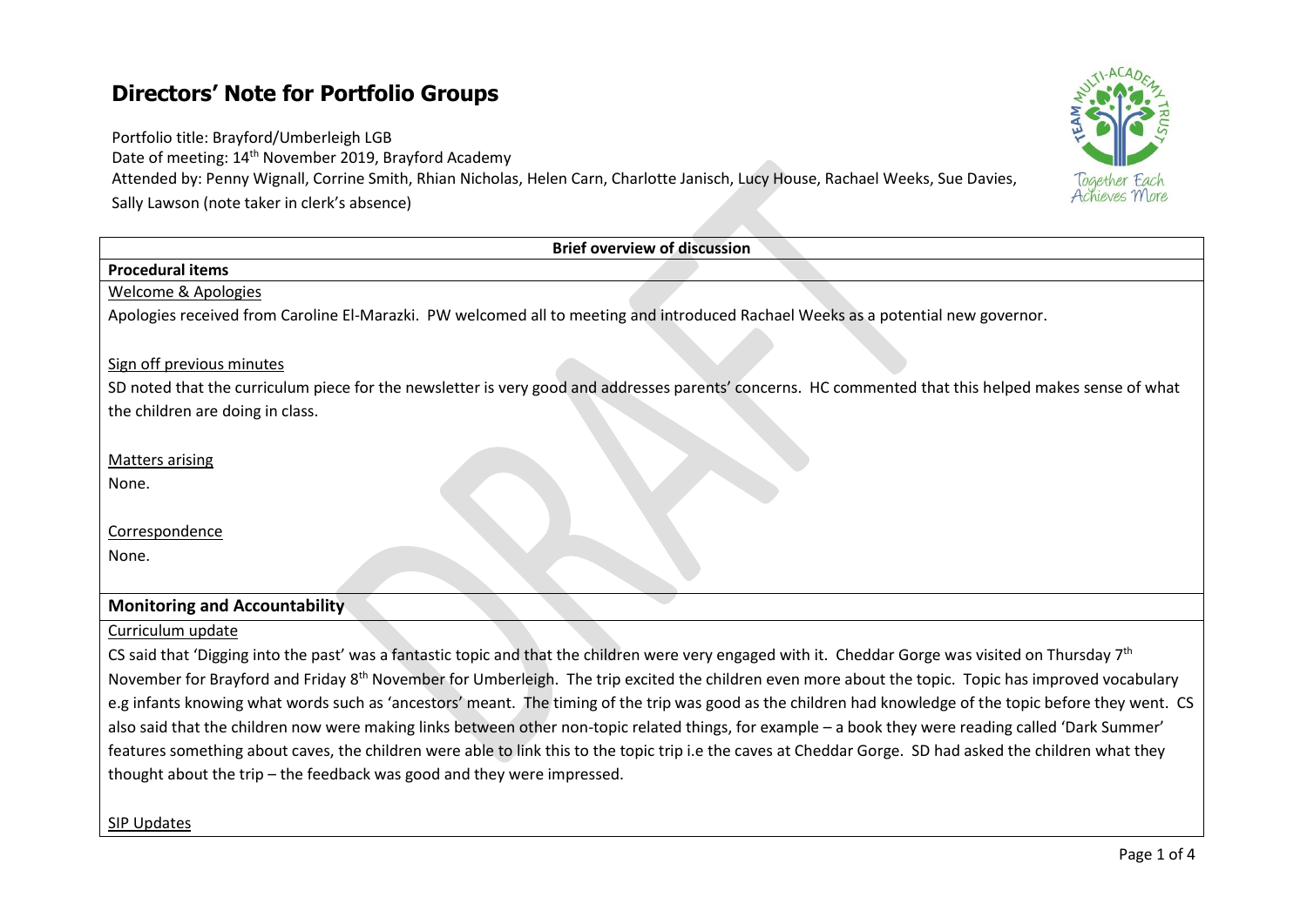Umberleigh and Brayford were working together to raise maths attainment, modelling how to work through reasoning, focusing on all learners but at their own level.

The rectangle approach to writing has been adopted. CS showed the 'Rectangle thingy' which helps children to understand why and who they are writing to/for, building from the middle of the rectangle. SD likened it to the 'Gingerbread Man' approach in drama. CS noted the rectangle approach also makes planning a lot easier. CS said it gave children more time to write and think about what they are writing. Read, Write Inc is still being used and is working well. CS said that each school now had subject leaders in each subject. SD asked if this includes literacy, which was confirmed by RN. *Clerk to e-mail out School Improvement Plan to local governors.*

## KS1/KS2 predictions

CS said these predictions were cautious but realistic.

3 Y6 at UMB – one predicted to achieve expected standard in reading, one in maths.

9 Y6 at BF – good progress made, with 5 predicted to achieve expected standard or greater depth in reading, 4 expected standard or greater depth in writing and 4 expected standard or greater depth in reading. One child struggled to complete the tests in the time allowed, so their result would not be a true reflection of their abilities. CS stated that this was the case even if given additional time to sit the case.

Timing of preparation discussed, and the monitoring of summer born children and the support put in place as they move through the school. Reasons for summer born children not achieving so highly discussed.

YR 2 – UMB 50% to achieve expected standard (4 children with SEND), BF all three children to achieve expected standard or greater depth.

Phonics – UMB (seven children), five expected to pass, the remaining two were received focussed teaching. BF (six children), five expected to pass. CS explained the visual learning adaptations being made to support the remaining child.

EYFS – UMB (five children), four at a good level of development, one very young in the year with some language and fine motor skills issues. BF (one child) expected to make good level of development, focussing on speech and physical development.

# Governor Visits

So far no Governor visits had taken place this term, PW suggested it would be good swap schools for visits, i.e. parent governors from Umberleigh visit Brayford and vice versa. SD said it is important to talk to the children on visits, PW reminded that governors are not there to judge but to talk and ask questions. RW volunteered to visit to Umberleigh, CJ to Brayford – to liaise with CS to arrange the visit before the end of term.

# Safeguarding

SD – No report for this meeting. Dates had been set for data collection visits – first week in December. SD to meet with Briony Parsons to do a safeguarding overview. Safeguarding audit booked for Monday, 18<sup>th</sup> November.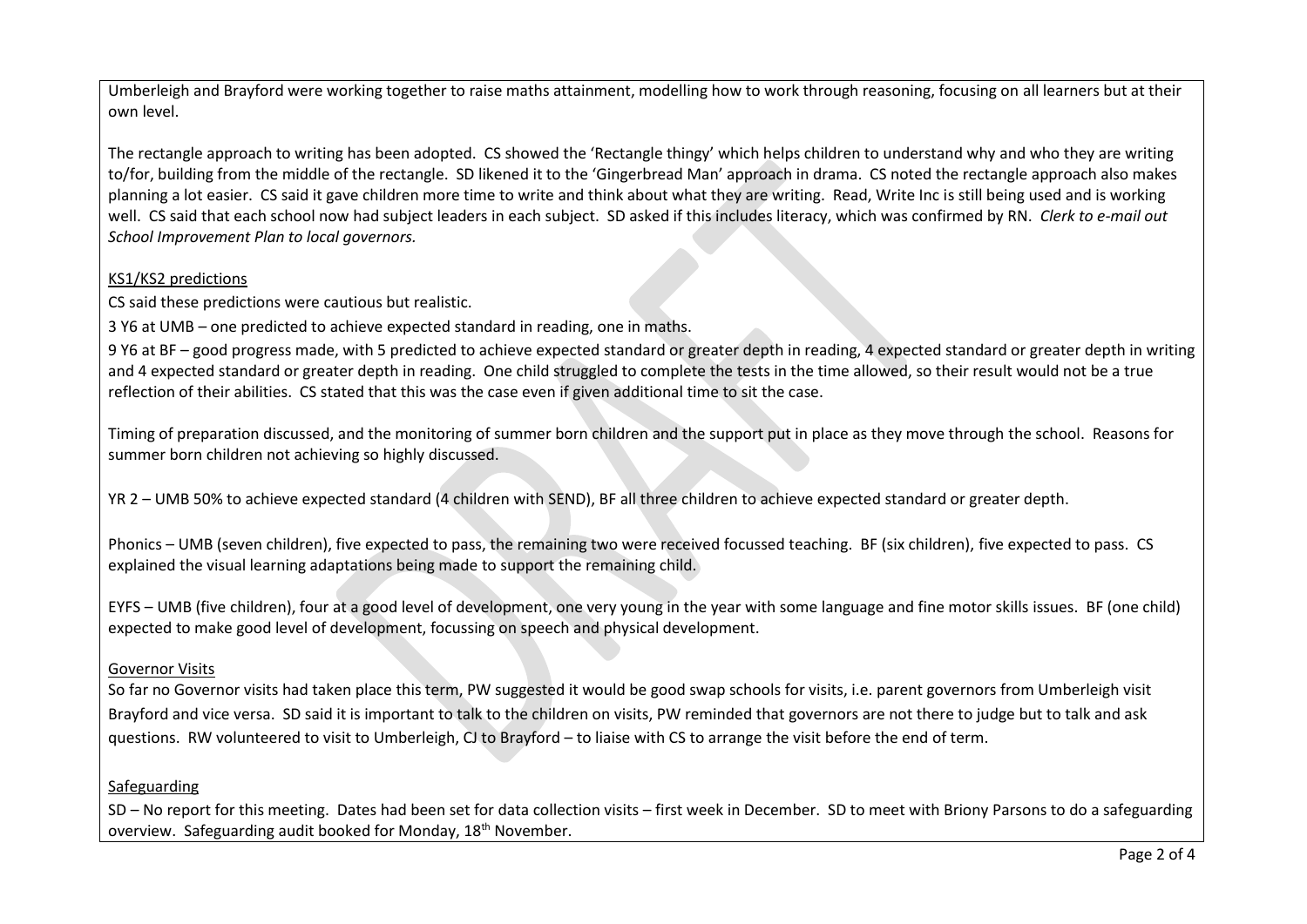SD reported on the digital champions meeting – 2 children from BF, 2 from UMB – all contributed effectively and responded back. Next one will focus on social media.

Ongoing safeguarding issue at BF being dealt with correctly and robustly.

Health and Safety To add to next meeting's agenda

#### Homework Policy

CS said this would need tweaking to fully reflect homework set. In years 3,4,5 & 6 homework relates to literacy and maths weekly, spellings, reading etc. Possibly have optional homework projects but homework must not be a chore. CS to make changes to the policy where needed and email out to LGB. Was there homework set in KS1? CS stated there was no formal homework for KS1 at this stage.

# **Strategic**

#### Umberleigh Park & Play

There was an Umberleigh Park and Play meeting on Wednesday 13<sup>th</sup> November. PW said the project was now waiting for the DfE to agree to Umberleigh Academy buying the land but the general election has now stopped progress on that. Idea of selling the land without the corner.

Quotes for the work were very high, possible idea of getting individual quotes on each area of work, Wendy Short was taking charge of this and was arranging for quotes. PW had put in an application for a grant and is in the process of applying for another, other funding options looked at, e.g if FOUA became a charity they would be able to help, CJ will action this with the help of Wendy Short.

#### Marketing

PW feels the bad parking is having a detrimental effect on new pupils joining the school. Open days arranged at Umberleigh on Tuesday 19<sup>th</sup> November and at Brayford on Thursday 21<sup>st</sup> November. Most effective way for marketing considered to be parents spreading the word and Facebook sharing. SD said publicity of things the schools have done is needed. PW suggested putting pictures etc in the Chittlehampton & Umberleigh Chronicle as used to be done. HC asked about up to date banners, CS said pictures had been taken at both schools to update prospectuses and banners. Upcoming events where promotion would be possible discussed. Children at Brayford doing a sponsored rowathon for Children in Need – Michelle Sampson organising including a piece in the Journal.

#### Pupil Numbers

BF – 9 Y6 leaving in July, 4 reception expected to start, giving 27 in total expected in September. UMB – 3 Y6 leaving in July, 9 receptions expected plus possible 2 more – 42 in total expected in September. BF now has 9 Brumble Bees.